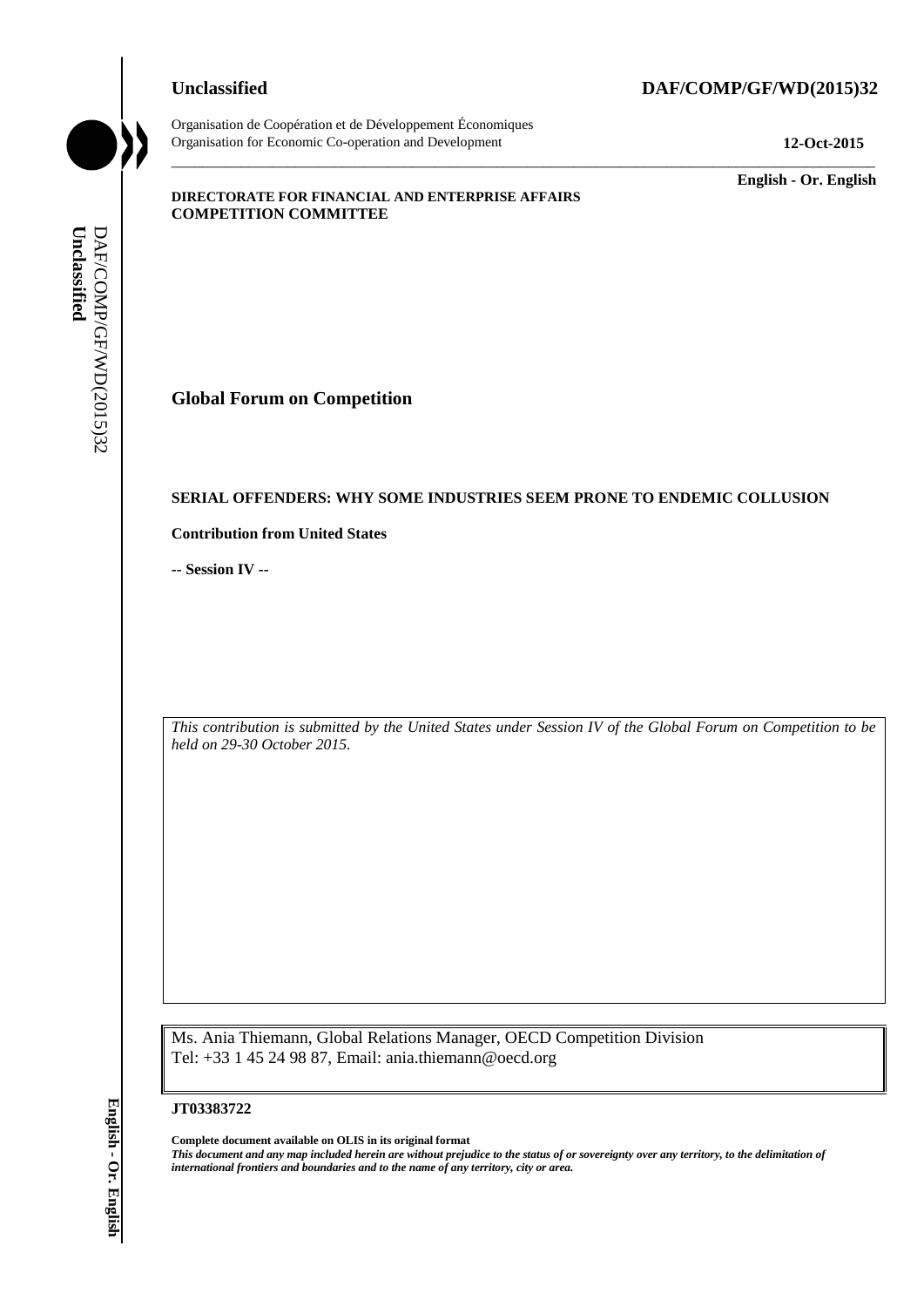DAF/COMP/GF/WD(2015)32

## **SERIAL OFFENDERS**

# **-- United States --**

1. International antitrust enforcers have a history of detecting and investigating multiple cartels involving the same industry. In some cases, those investigations result in one or more companies receiving multiple sanctions for collusion. As discussed below, these repeat sanctions generally do not reflect serial offenses by the same company; rather, they are the result of significant incentives that exist for companies under investigation for a cartel involving one product to simultaneously self-report all other cartels in which they have participated, leading to serial investigations within the industry. There are few recent examples of a company (or industry) initiating new cartel activity after having been sanctioned for previous cartel activity. For this reason, periodic reexamination of industries that have been previously sanctioned for cartel violations is not likely to be an effective use of resources.

2. U.S. antitrust experience shows that some industries have experienced a period of entrenched collusion. In such cases, it is common for companies to simultaneously participate in separate cartels involving more than one product or service. Recent criminal investigations by the Antitrust Division of the U.S. Department of Justice (Division)<sup>1</sup> in the electronic components and automobile parts industries, which exposed multiple cartels involving often overlapping participants, are illustrative.<sup>2</sup>

3. In some cases, those investigations resulted in the same company being a defendant in multiple criminal prosecutions. The existence of repeat defendants, however, is generally more indicative of the evolution of the Division's investigations than reflective of recidivism by those defendants.

4. The Division's "amnesty plus" program provides significant incentives<sup>3</sup> for companies that are under investigation for collusion involving one product to conduct a broad, thorough internal investigation and self-report collusion involving other products or services. Conversely, the Division will seek additional penalties (called "penalty plus") against companies that do not report to the Division other cartels in which the company engaged.<sup>4</sup> As a result of this incentive structure, numerous prosecutions in a

<sup>&</sup>lt;sup>1</sup> In the U.S., the Division investigates and prosecutes criminal antitrust violations.

 $2^2$  For example, recent investigations of the electronic components industry have uncovered cartels involving, among other things, computer memory, thin-film transistor liquid crystal displays, cathode ray tubes, and electrolytic capacitors, which are components used to manufacture desktop and notebook computers, computer monitors, televisions, and other consumer electronics products.

<sup>&</sup>lt;sup>3</sup> A company that agrees to plead guilty for collusion related to one product and qualifies for "amnesty plus" credit by self-reporting collusion related to a second product will pay a reduced criminal fine for collusion on the first product and receive complete leniency for self-reporting collusion related to the second product.

<sup>&</sup>lt;sup>4</sup> If a company fails to report its participation in a second antitrust offense, and the conduct is later discovered, the Division will seek a significant sentencing enhancement. The Division will recommend a greater penalty for a company that is aware of the second offense but elects not to report it than for one that fails to detect the wrongdoing as a result of an inadequate internal investigation. In assessing the amount of the penalty, the Division will, of course, distinguish between those companies that make every effort to ferret out wrongdoing in their internal investigations and those that simply turn a blind eye.